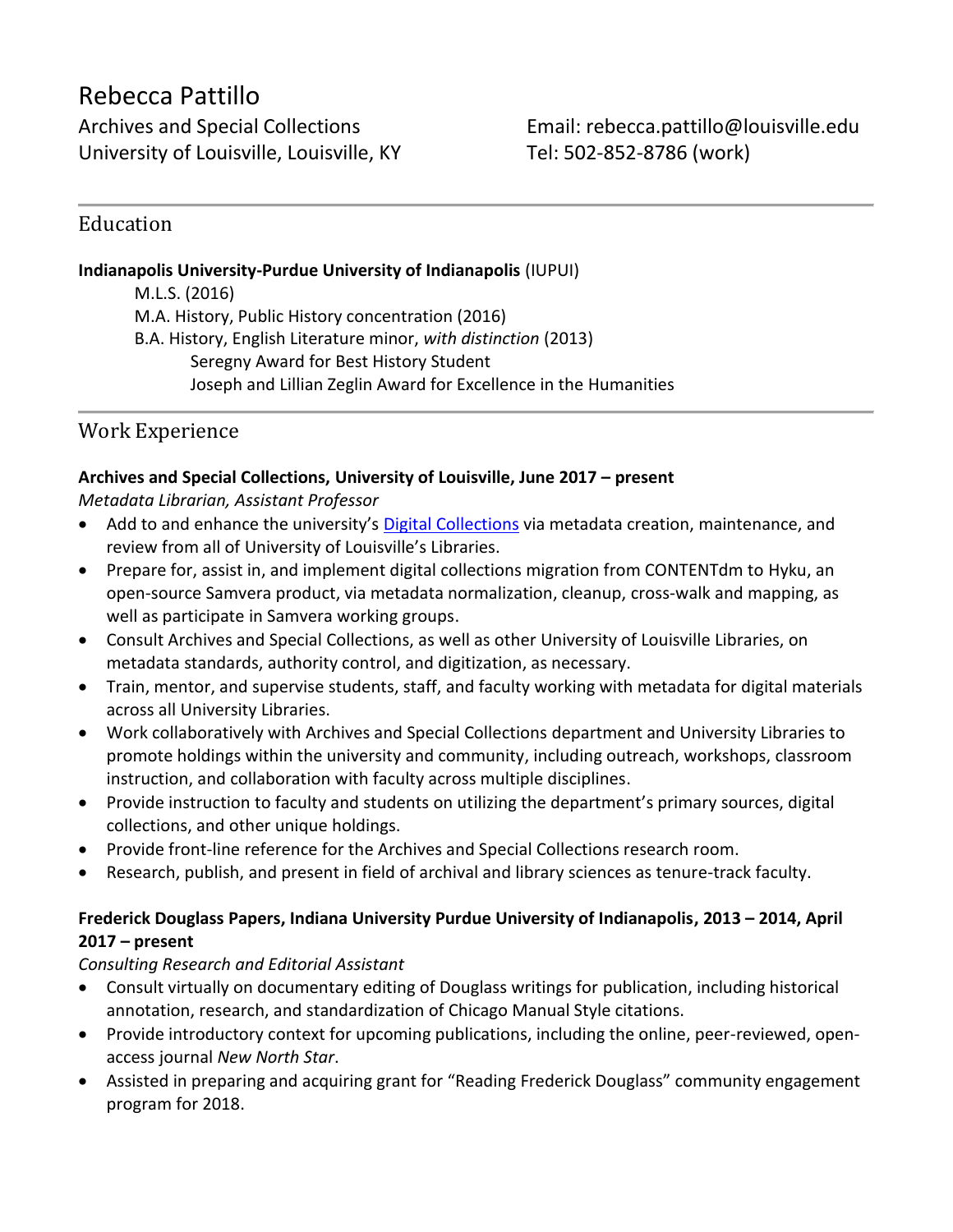• Wrote and acquired an Indiana Humanities grant for the 2014 Frederick Douglass/Madam C.J. Walker Symposium and served as symposium liaison to local high school teachers and students.

#### **Indianapolis Museum of Art at Newfields, September 2016 – February 2017**

*Visual Resources Association Foundation Intern*

- Awarded the VRAF Kress Intern Award to work with Conservation, Photography, and Archives departments to determine best practices to create and implement new workflows and metadata schema for Conservation digital imaging.
- Applied and standardized bulk metadata for 4,000+ born digital files of the Clowes Collection of Old Master Paintings.
- Worked with outside vendor Piction to build Conservation collection in the museum's established Digital Asset Management system (DAMS) including front end and back end display of metadata.
- Established new workflows for digital image capture based on professional standards and best practices in conservation and born-digital preservation for all future imaging. Trained all Conservation staff on newly established workflows, application of metadata, and ingest into the museum's DAMS.

## **Carmel Clay Historical Society, Carmel, Ind., August 2016 – April 2017**

*Archival Collections Manager*

- Was responsible for appraisal, arrangement, description, and processing of current archival holdings, as well as date entry of records into PastPerfect, the society's collection management system.
- Created processing documents, relevant forms for proper arrangement and description, updated pre-existing records to include subject authorities and established intellectual and physical control of the collection.

## **Historic Madison, Inc., Madison, Ind., June – August, 2016**

*Project Archivist*

- Appraised, rehoused, and created preliminary inventories for 146 cubic feet of materials related to the organization's founders, John and Ann Windle.
- Created a detailed report for the organization determining the future of their archival collections, proper storage, and disposal/relocation of non-relevant materials.
- Identified more appropriate archival repositories for transfer of out-of-scope materials.

## **Indiana Historical Society, August 2015 – August 2016**

*Collections Intern*

- Worked directly with Senior Archivist of African American History to arrange, describe, and produce collection guides for the Society's African American collections, including the [Ransom Family Papers](http://www.indianahistory.org/our-collections/collection-guides/ransom-family-papers.pdf) and the [Paula Parker-Sawyers Papers.](http://www.indianahistory.org/our-collections/collection-guides/paula-parker-sawyers-papers.pdf)
- Provided front-line reference, in-house circulation and retrieval of materials for library patrons, and oversaw proper research procedure in library reading room.
- Cataloged print material using OCLC WMS.

## **Indianapolis Museum of Art at Newfields, Library and Archives, August 2014 – December 2015** *Ursula Kolmstetter Scholar*

• Processed and described the [Kurt F. Pantzer Papers](https://discovernewfields.org/application/files/9815/0829/3391/archives-M007.pdf) and the [Percival Gallagher Papers](https://discovernewfields.org/application/files/8515/0829/3389/archives-M006.pdf) and input data into Archon to produce EAD finding aids for discovery and access.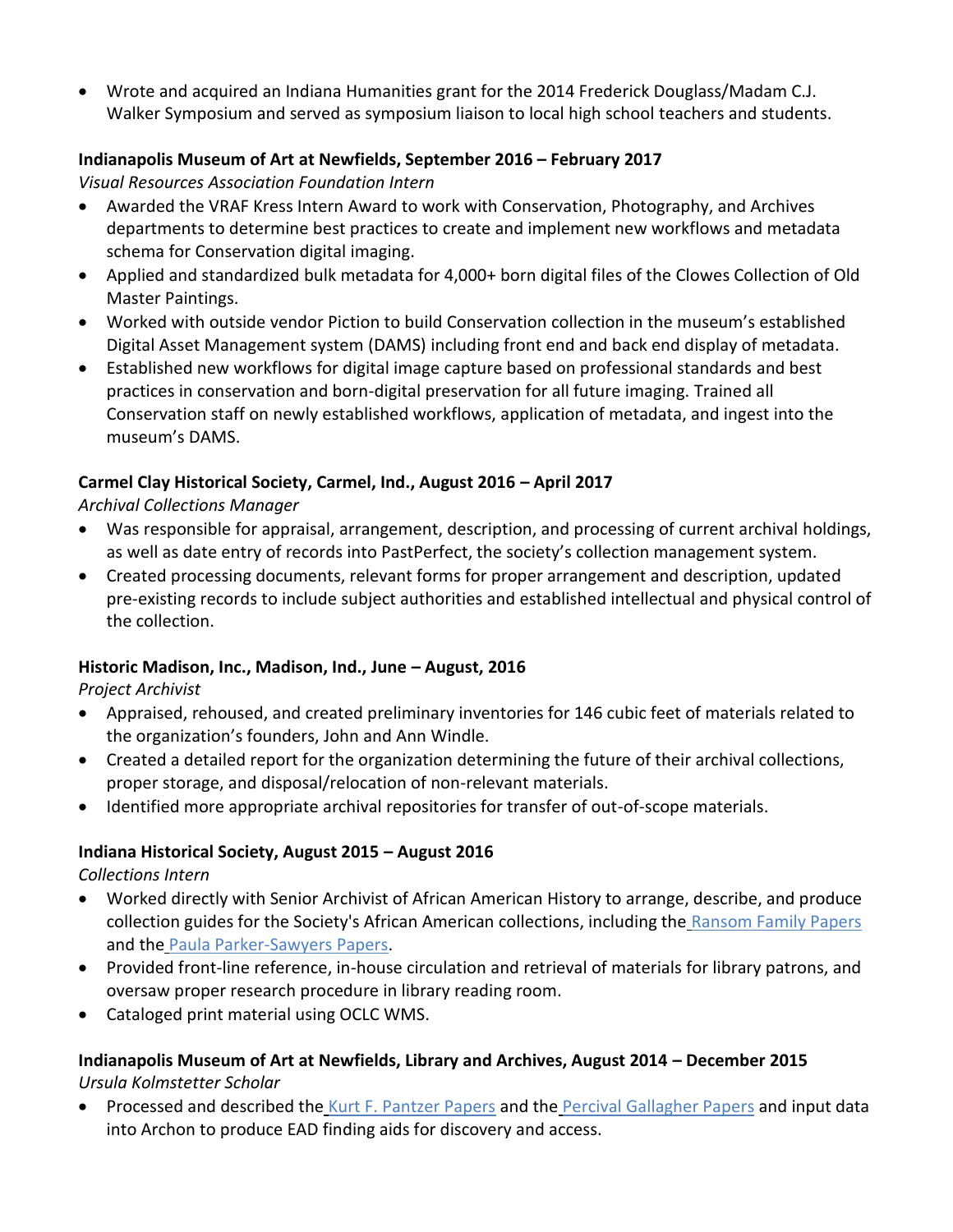- Led and implemented a full-scale digitization project of the [Gallagher collection,](http://archive.imamuseum.org/results.html?query=gallagher) including scanning photographs, negatives, and manuscript material. Created accompanying metadata using Dublin Core standards and controlled vocabulary for over 1,400 records.
- Worked alongside head Archivist to create a metadata map to apply to all future digital projects.
- Created content for the [IMA Library and Archives Tumblr,](http://libraryarchives-imamuseum.tumblr.com/) drafting nearly seventy posts for future promotion and outreach.
- Cataloged auction catalogs within an Access database, provided reference services to patrons and curatorial staff, and assisted with in-house circulation of materials.

## Scholarly Work

#### **PEER-REVIEW PUBLICATIONS**

- Dorpinghaus, Sarah, Cory Lampert, **Rebecca Pattillo**, Kyna Herzinger. "Maximizing Good: An Inquiry-Based Approach to Minimal Description for Online Archives." *Lighting the Way Handbook*, (November 2021). <https://doi.org/10.25740/gg453cv6438>
- Herzinger, Kyna and **Rebecca Pattillo**. "Reflections on Active Collecting during Difficult Times*." In the Library with the Lead Pipe*, (September 2021). <https://www.inthelibrarywiththeleadpipe.org/2021/active-collecting/>
- Holtze, Terri, Rachel I. Howard, Randy Kuehn, **Rebecca Pattillo**, Elizabeth Reilly. "Overcoming Legacy Processing in Photographic Collections Through Collaboration and Digital Technologies." *Collections: A Journal for Museum and Archives Professionals* 14:02 (Spring 2018). <https://doi.org/10.1177/155019061801400203>
- **Pattillo, Rebecca**. "Preserving and Integrating Conservation Photography at the Indianapolis Museum of Art at Newfields as the 2016-2017 VRAF Intern." *VRA Bulletin* 45, no. 1 (Summer 2018). <https://online.vraweb.org/index.php/vrab/article/view/28>
- Kaufman-McKivigan, John and **Rebecca Pattillo**. "Autographs for Freedom and Reaching a New Abolitionist Audience." *Journal of African American History* 102, no. 1 (Winter 2017): 35-51. <https://doi.org/10.5323/jafriamerhist.102.1.0035>
- **Pattillo, Rebecca**. "Combating the Myth of Racial Democracy in Brazil." *Primary Source* 1, no. 1 (Fall 2013).

#### **OTHER PUBLICATIONS (COMMUNITY, OPEN ACCESS, BOOK REVIEWS, WEBSITES)**

- **Pattillo, Rebecca**, Carrie Mott, Anna Browne Ribeiro, Melanie Gast, Joy Hart, Kelly Kinahan, Catherine Fosl. "Uncovering Racial Logics: Louisville's History of Racial Oppression and Activism.*" Archives and Special Collections (ASC)*, University of Louisville, Fall 2022. <https://library.louisville.edu/archives/racial-logics/>
- *Collective Equity! A Handbook for Designing and Evaluating Grant-Funded Positions: Outcomes of the Collective Responsibility National Forum on Labor Practices for Grant-Funded Digital Positions* (31 March 2020). [https://toolkit.dobetterlabor.com/Collective\\_Equity\\_Handbook.pdf](https://toolkit.dobetterlabor.com/Collective_Equity_Handbook.pdf)
- Childress, Dawn, Gretchen Gueguen, Julie Hardesty, **Rebecca Pattillo**, Erik Radio, and Lynette Rayle. "Controlled Vocabulary (CV) Decision Tree" (September 2020).<https://bit.ly/2Xa8xYG>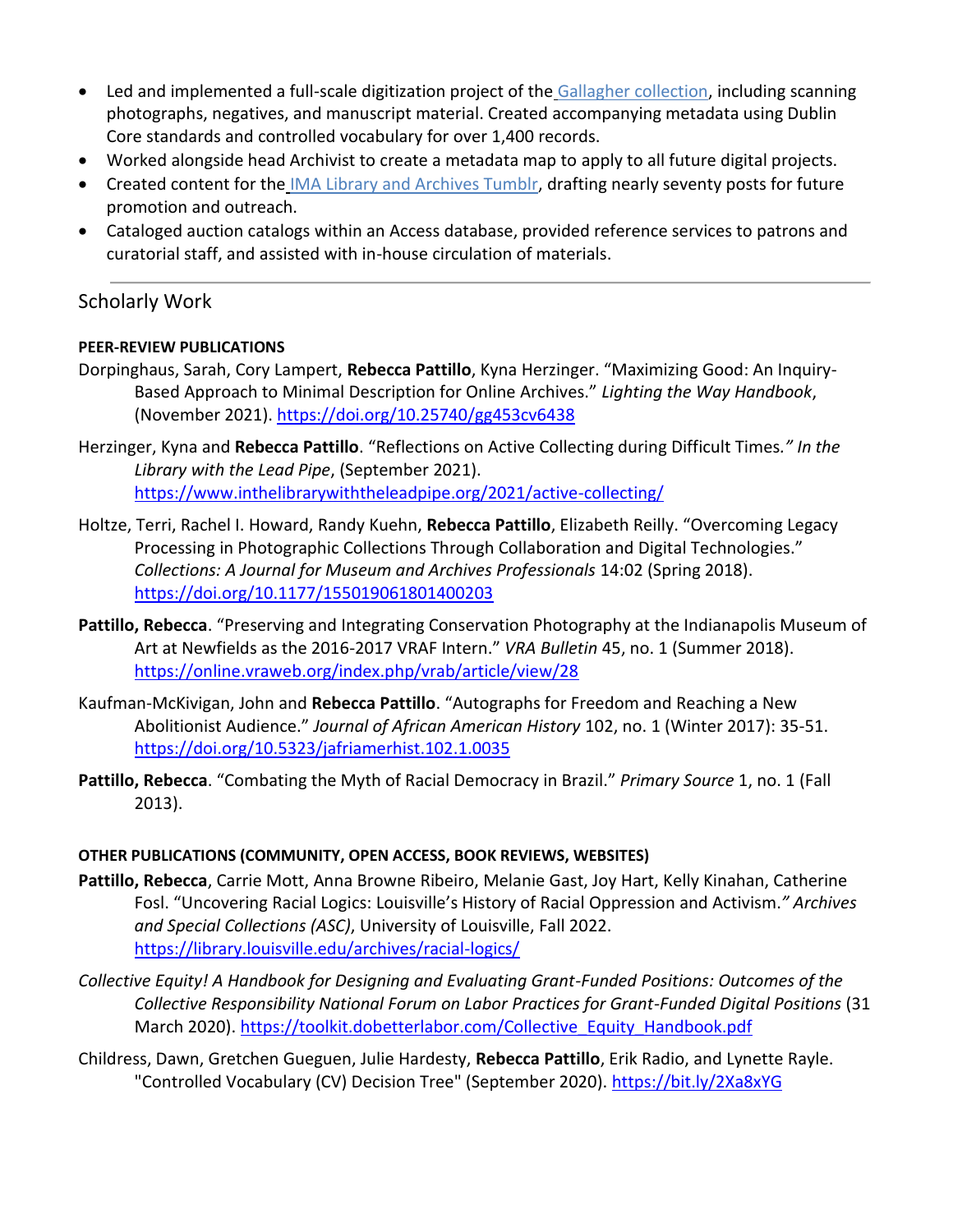**Pattillo, Rebecca**. Review of *W. E. B. Du Bois's Data Portraits: Visualizing Black America* by Whitney Battle-Baptist and Britt Rusert. *Journal of African American History*, (Fall 2020). <https://doi.org/10.1086/710580>

#### **DOCUMENTARY EDITING PUBLICATIONS**

- Assistant Editor. *Frederick Douglass Papers Series Four: Journalism and Other Writings Volume 1*. ed. John R. Kaufman-McKivigan (Yale University press: forthcoming 2022).
- Editor and introduction for "The Future of the Negro Race" by Frederick Douglass in *New North Star*, 2 (2020), 69-71.<https://doi.org/10.18060/24514>
- Research Assistant. *Frederick Douglass Papers Series Three: Correspondence Volume 2: 1853-1865*. ed. John R. Kaufman-McKivigan (Yale University Press: 2018).
- Research Assistant. *The Speeches of Frederick Douglass: A Critical Edition*, ed. John R. McKivigan, Julie Husband, and Heather L. Kaufman (Yale University Press: 2018).
- Assistant Editor. *Narrative of the Life of Frederick Douglass, an American Slave* (Yale University Press, 2016).
- Research Assistant. *The Heroic Slave: A Cultural and Critical Edition*. ed. Robert S. Levine, John Stauffer, John R. Kaufman-McKivigan (Yale University Press: 2015).

#### **PRESENTATIONS**

- "Ethical Reasons to Reconsider Active Collecting During Difficult Times." Trauma Informed Archival Community of Practice: Collecting Covid (virtual, 16 August 2021).
- "Active Collecting During Difficult Times: Critical Reflections on COVID-19 Documentation Projects." Society of American Archivist Annual Meeting (virtual, 4 August 2021).
- "On the Move: Tips, Tricks, and Tools for Large-Scale Migrations." Midwest Archives Conference (April 2020). [accepted, conference canceled].
- "Digital Double Bind: Exploring the impact of More Product-Less Process (MPLP) on digital collections." Digital Library Forum (15 October 2020).
- "Breaking Out of the Box: Transforming Archival Collections and Workflows through Collaborative Description Projects." Midwest Archives Conference (Detroit, MI, 5 April 2019), co-presented with Rachel Howard.
- "(Omni)present Erasure of Archival Labor in Media: A Case Study." Digital Library Federation Forum (Las Vegas, NV, 15 October 2018).
- "Original Intent vs. Contemporary Use: Metropolitan Sewer District Collection." Government Documents Roundtable, Kentucky Library Association (Louisville, KY, 11 May 2018).
- "How to Build and Care for your Personal Archive," How-To Fest Louisville Free Public Library (Louisville, KY, 12 May 2018), co-presented with Elizabeth Reilly.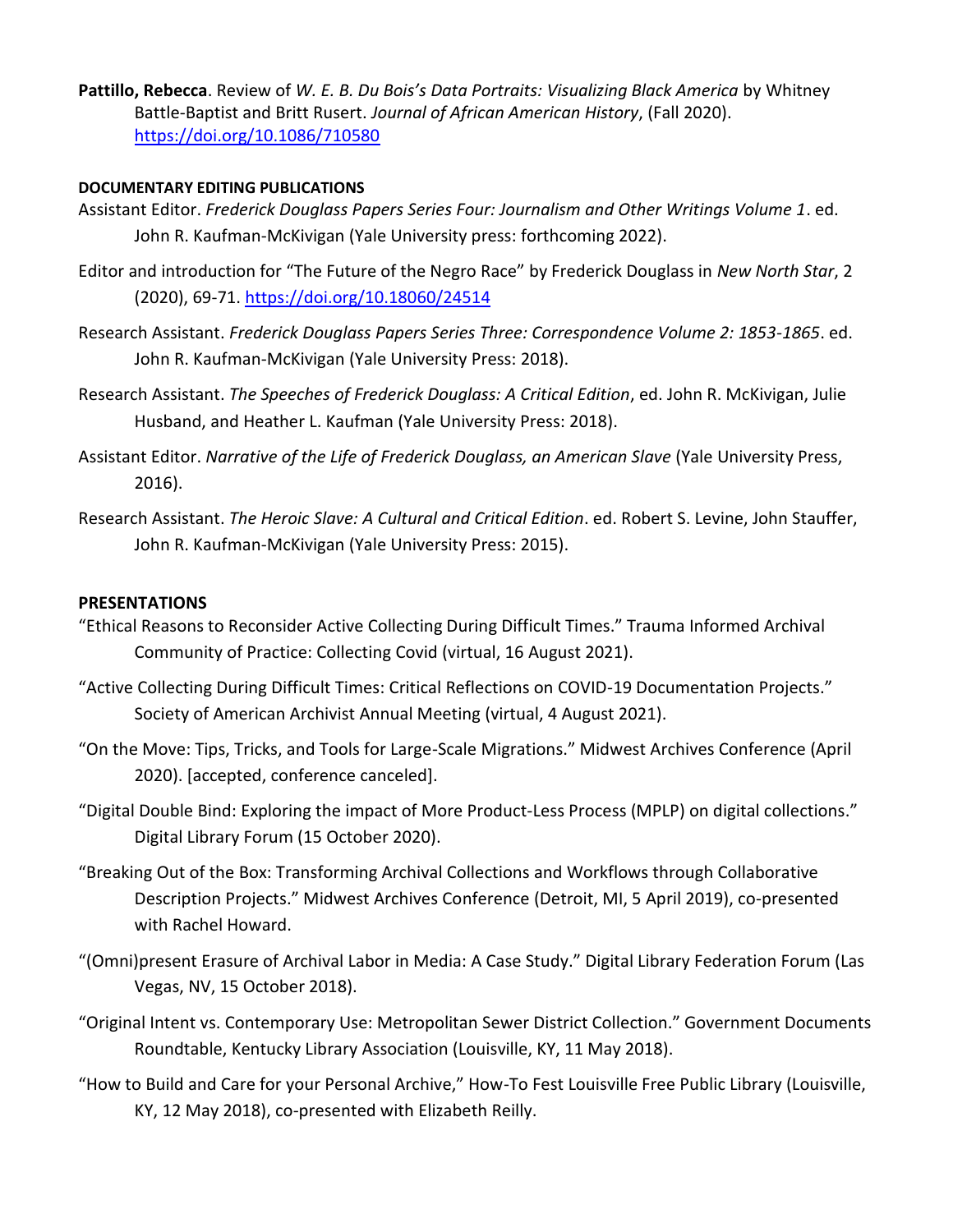- "About DAM Time: Preserving and Integrating Conservation Photography at the Indianapolis Museum of Art." Poster Presentation at the Visual Resources Association Conference (Louisville, KY, 30 March 2017).
- "'But Archivists Save Everything!' Challenges as a New Professional in a Non-Archival Setting," Student and New Archives Professionals Roundtable, Society of American Archivists Annual Meeting (Atlanta, GA, 3 August 2016).
- "Percival Gallagher Papers: Designing the Landscape of Oldfields at the IMA," Indianapolis Museum of Art Forum (Indianapolis, IN, 11 June 2015).
- "Autographs for Freedom and Reaching a New Abolitionist Audience," Douglass/Madam C.J. Walker Symposium (Indianapolis, IN, 24 October 2014), co-presented with John R. Kaufman-McKivigan.

"Reclamation of Tribal Matriarchy Through Female Empowerment in LeAnne Howe's *Shell Shaker*," 25th Annual Indiana University Women's and Gender Studies Conference (Bloomington, IN, 12 April 2013).

## **Service**

#### **TO THE PROFESSION**

- Chair ex-officio, Kentucky Council on Archives, 2020 2021 term.
- Chair, Kentucky Council on Archives, 2019 2020 term.
- Vice-Chair, Kentucky Council on Archives, 2018 2019 term.
- Member, Digital Library Federation Cultural Assessment Working Group, Inclusive Metadata Taskforce, 2020 – present.
- Member, Samvera Controlled Vocabulary Decision Tree Working Group, 2020.
- Member, Samvera Hyku Interest Group, 2018 present.
- Invited and funded participant, Collective Responsibility: National Forum on Labor Practices for Grant-Funded Digital Positions, 2019.
- Member, 2020 Annual Meeting Program Committee, National Council on Public History, 2019 2020.
- Social Media Coordinator, Metadata and Digital Objects Section, Society of American Archivists, 2018 – 2020 term.
- Member, CONTENTdm Migration Interest Group, 2018 2019 (group was sunset).
- Member, Visual Resources Association Foundation Internship Award Committee, 2017.

#### **TO THE UNIVERSITY LIBRARIES**

- Member, Professional Travel Committee, University Libraries, University of Louisville, 2021 2022.
- Member, Clinical Librarian Search Committee, Kornhauser Library, University of Louisville, 2021.
- Founding member, Diversity and Inclusion Advisory Group, University Libraries, University of Louisville, 2018 – 2021.
- Member, Libraries Faculty Nominating Committee, University Libraries, University of Louisville, 2018 – 2019.
- Co-Leader, Intellectual Brew, University Libraries, University of Louisville, 2018 2020.